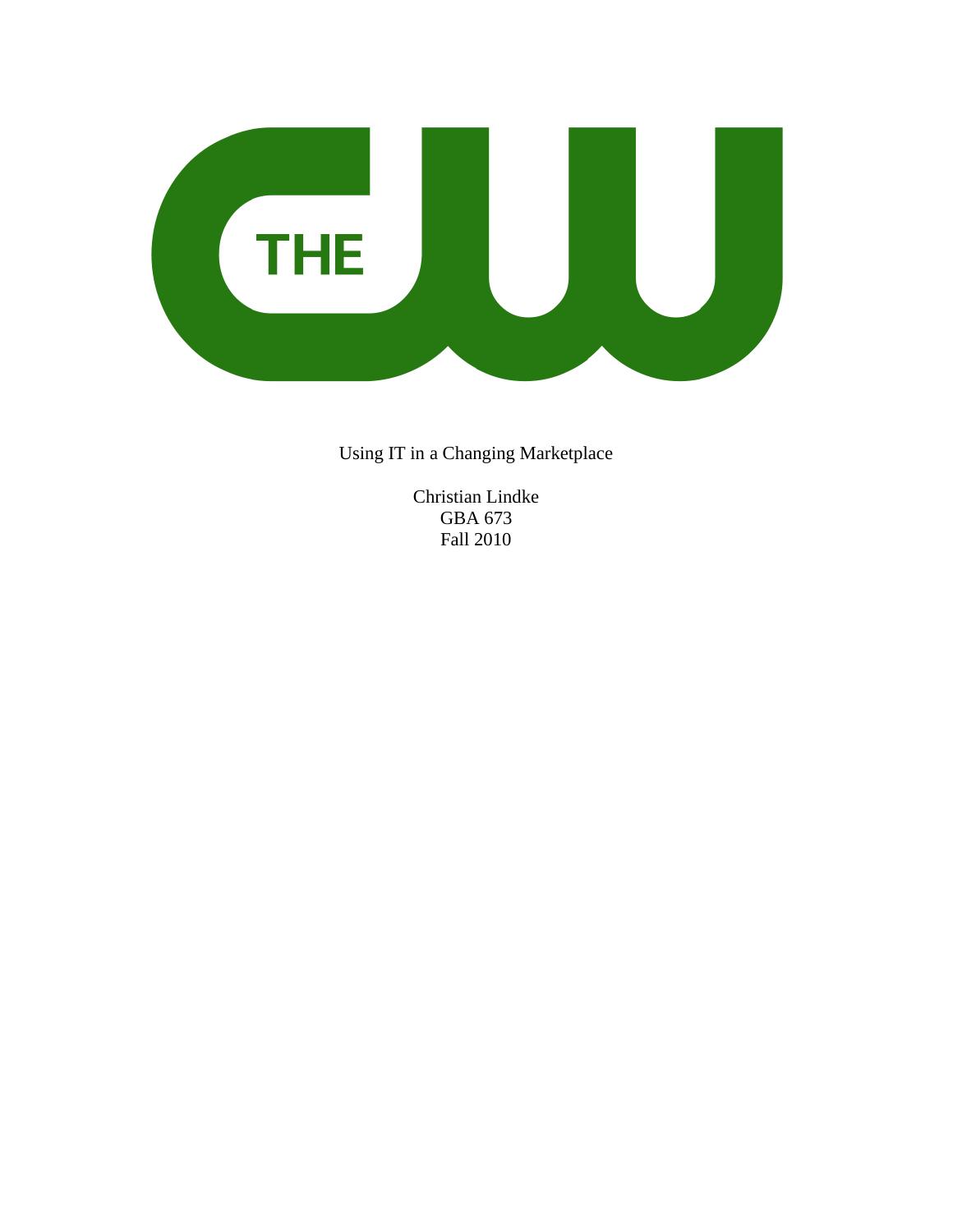#### **Introduction**

The CW Network was formed in 2006 as a partnership between WB Communications Inc., a subsidiary of Time Warner Inc., and CBS CW network Partner LLC, a subsidiary of CBS Corporation. It is a national broadcast television network that launched in the fall 2006 broadcast season with a programming line up containing legacy shows from The WB and UPN television networks. The CW's eclectic first season lineup line up included *Veronica Mars*, *Gilmore Girls*, *Smallville*, and World Wrestling Entertainment's *Smackdown*. The CW was created to take the best of WB and UPN programming to create a television network designed to appeal specifically to the profitable 18-34 age group (Seid 2006). Dawn Ostroff, former head of UPN, has been the CW's president of entertainment since the network's creation and was the longestrunning sitting broadcast entertainment president, having been in her position for over nine years (Andreeva 2010). One of the reasons for Ostroff's long tenure was her inventive use of information technology to achieve the network's goals and her willingness to reverse decisions when it appeared that she made the wrong policy choices.

As a television network, the CW Network has two levels of customers that it has to satisfy. One might assume that the CW Network's primary customers are the people that view its programming, but this would be looking at the situation in the wrong direction. The network's clients are the studios who produce the programming aired by the CW Network and the advertisers who pay for advertising spots interspersed throughout that programming. The true product that the CW offers is the viewers who watch the programming and engage with both the shows produced by the studios and the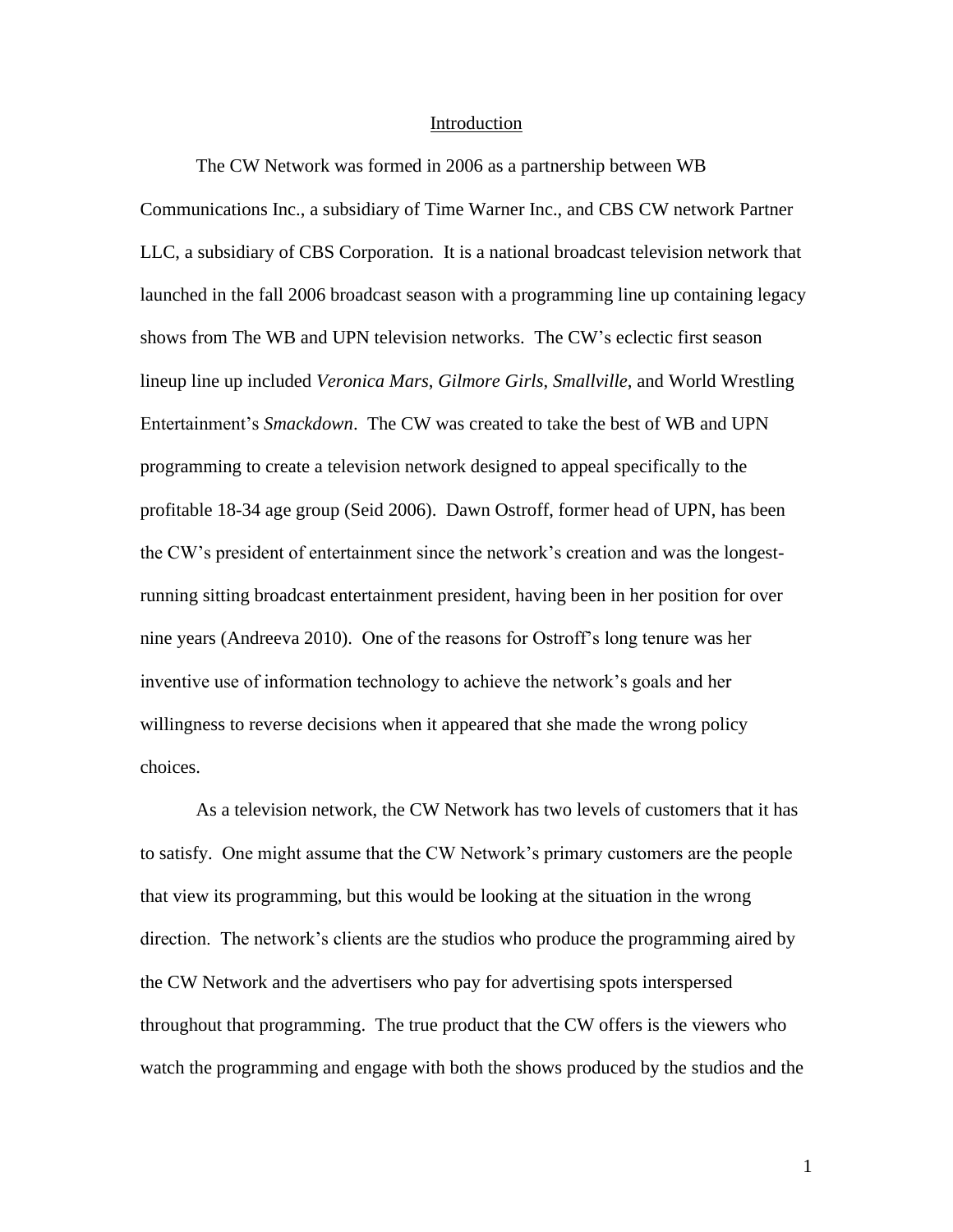advertisements paid for by the advertisers. The CW Network must satisfy its two primary customers by accomplishing a couple key goals.

First, as a joint venture of CBS and Warner Bros., the CW must market the shows it airs that are produced by those studios sufficiently to build significant global brands around the studios' intellectual properties. For example, Warner Brothers and CBS Studios are the joint producers of the television show *Hellcats*. Both studios charge the CW a license fee to run the programming, but the licensing fees for a show rarely cover the costs of producing a show. Any profits to be made by a television program will be made through the secondary sales of DVDs and digital files distributed through services like iTunes (Ulin 2010, 247 - 250). It is incumbent upon the CW Network to build sufficient brand during the first season of an episode. Since the CW typically lacks syndication rights, this is the only time period that the network has a right to air episodes and promote the show in a manner that creates long term brand recognition for the studios. If the CW Network is successful in building sufficient brand for the studios' programming, then the studios will be able to make a profit from foreign license fees, DVD sales, syndication, and the sale of digital files through iTunes. The CW Network pays for the initial licensing fees with payment received from its second customer type, advertisers who purchase ad time during programming.

Second, the CW Network must provide its paying advertisers an audience who will be encounter the various ads, and who fit the desired advertisers' desired demographics. Sometimes the network will negotiate a special deal wherein a particular product is exclusively featured within a show through the use of product placement. This agreement will be an addition to traditional ad purchases. The CW Network has such a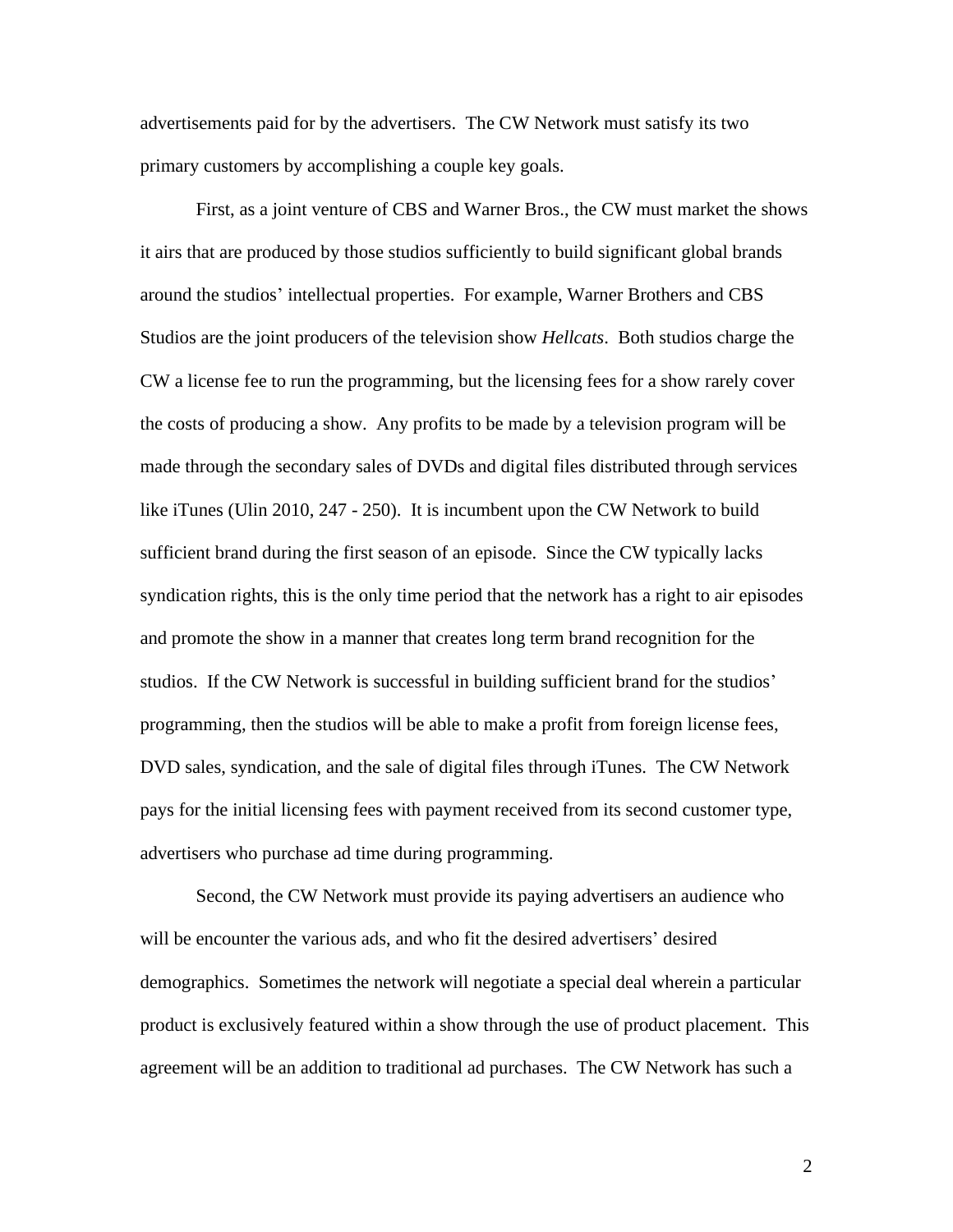relationship with Verizon for *Gossip Girl*. When Verizon pays the CW a fee for product placements within *Gossip Girl* episodes and additional fees for nationally aired advertisements, Verizon expects these advertisements to be seen by people who will buy Verizon phones. In the case of CW advertisements, the goal is to provide Verizon – and other advertisers – with as many viewers in the  $18 - 34$  age group.

When the network began airing episodes in the fall of 2006, the initial ratings weren't very impressive. This wasn't surprising, as the majority of the shows aired that fall were legacy shows from the former UPN and WB networks. It was up to the CW Network to find new ways of accessing the target demographic and providing "eyeball" value for its customers. CBS and Warner Studios needed strong brand identification in order to raise license fee revenue in the international market and direct revenue through retail chains. To meet this goal, CW put together a line up of programming that it thought would appeal to the desired demographics, and decided to go with a show by teen drama hotshot Josh Schwartz called *Gossip Girl* to jumpstart its efforts. The show was a "no brainer" for the demographic. *Gossip Girl* was armed with two great advantages. One was the fan base of Josh Schwartz who were giddily waiting to see how he'd follow up on *The O.C.* The other was the legion of young girls who had read the tawdry but addictive *Gossip Girl* book series by Nightingale-Bamford graduate Cecily von Ziegesar" (Pressler 2008). When the show aired, the network was shocked. The numbers were bad. New episodes pulled in an average of 2.5 million viewers, which was just over half *The O.C.'s* rating during the season that show was cancelled (Pressler 2008).

The CW had to find out the reason for the failure and react to the situation, or it would fail to meet the demands of its customers. A failure to attract viewers could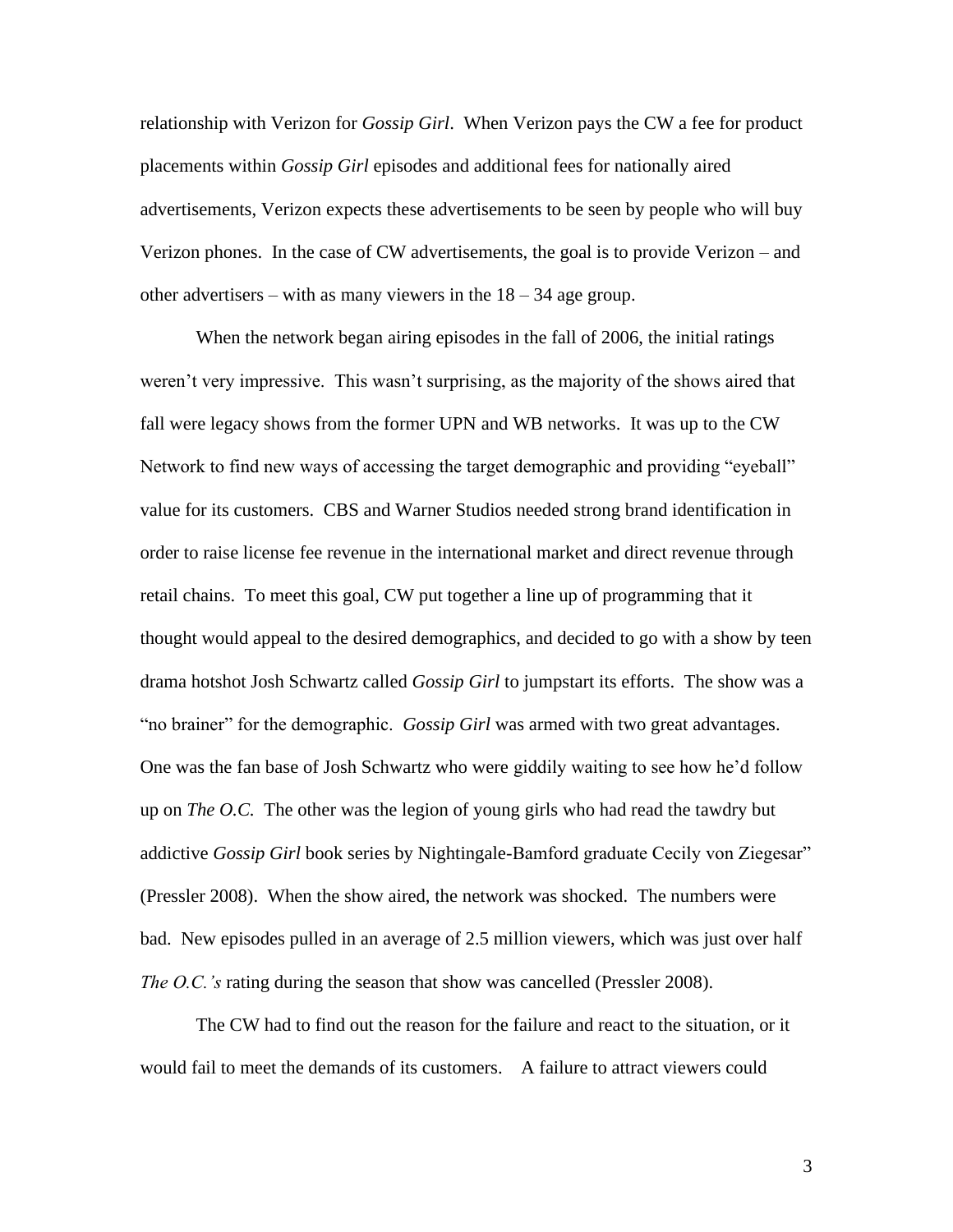mean the end of the fledgling network. The reason for the failure and a possible solution to the dilemma could be found in the changing marketplace: the behavior of viewers was changing. Young viewers were moving away from traditional viewing and toward an interactive "on demand" model that integrated the use of information technology and viewing behavior. Like many television networks, the CW had been experimenting with offering its shows "streaming" on the internet as a supplement to its broadcast episodes. Management at the CW found themselves in a struggle between two world views. It had to decide whether it would embrace the new interactive and communal "internetelevision" model and find ways to harness it to generate revenue, or double down on the traditional viewing model. Which paradigm would lead the way?

In the spring of 2008, Dawn Ostroff made the decision to test the traditional viewing model. The network removed *Gossip Girl* from the air in an effort to promote its core TV business, while keeping the majority of its other shows available as streaming episodes on the internet. For the first few weeks, things looked like they might be tipping in the direction of the older model. The first of the TV only episodes ended up as the third highest rated show of the season, and it scored 25% higher in the female  $18 - 34$ demographic than the season average (Whitney 2008). Though it looked like the old model might work at first, the numbers quickly dwindled as the next episodes aired. Meanwhile, the network's digital numbers were growing. In March of 2008, CWTV.com – the CW Network's website – delivered 3.5 million fully streamed episodes to viewers, up 1.1 million viewers from the year prior. This number was made up of 2 million unique users (Whitney 2008).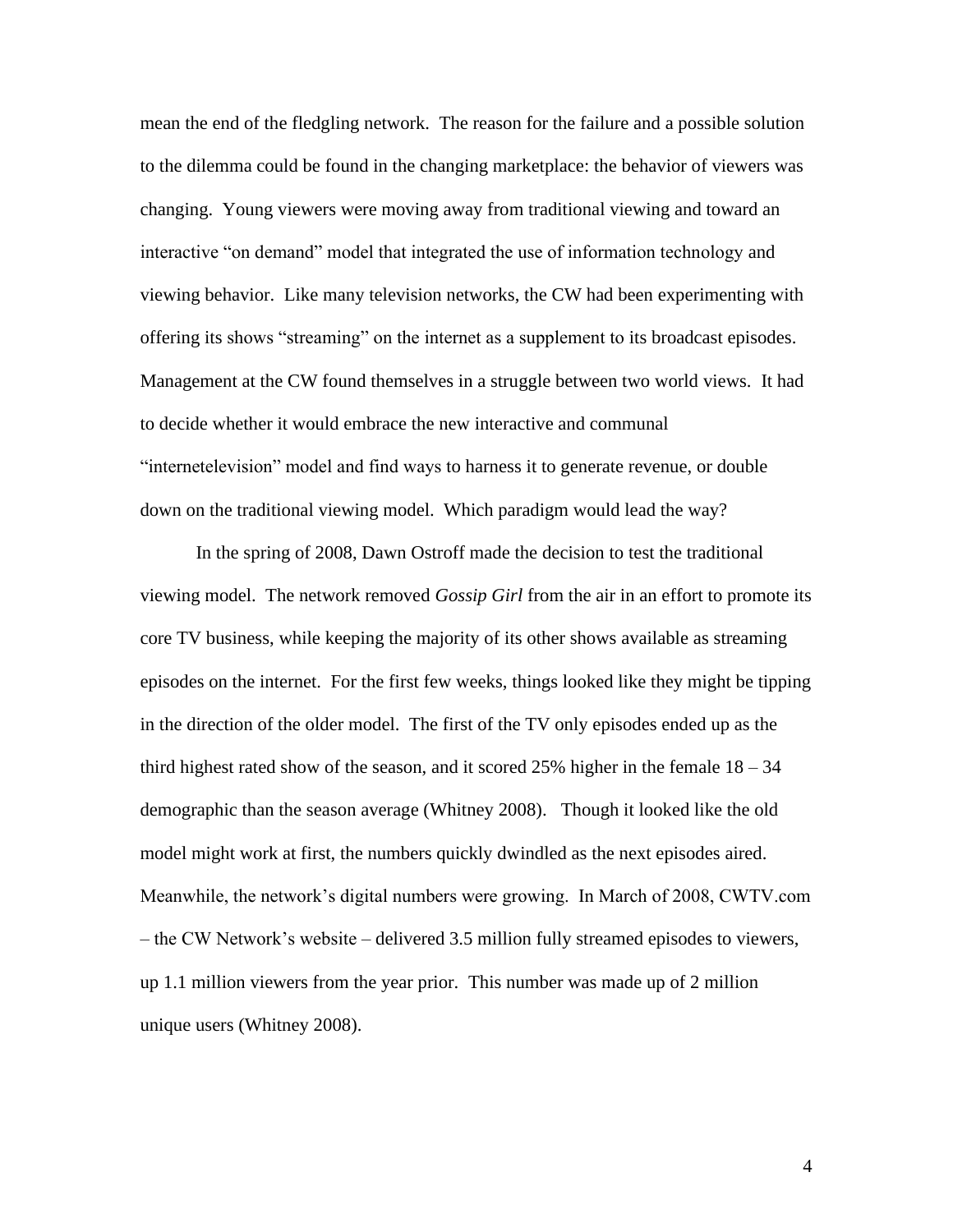It looked like the future for the CW's demographic was digital, but how could it grow its viewership in the new model? The seeds for its strategy lie in the approach the network used when it began promoting itself for its initial launch. At that time Rick Haskins, the executive vice president of marketing and brand strategy, was already talking about the network in new terms. His view was that "Old media is about an audience; new media is about a community. We are trying to straddle old media and move into new media, just like our audience is" (Lisotta 2006). The time for "straddling" was over; it was time to fully embrace new information technologies to create the CW community, and that is what the network has done through the use of streaming video, social networking, mobile phone technology and Smartphone applications, and community generating activities.

## Streaming Video

The massive increase in the availability of high speed internet access, as well as the explosion of available bandwidth, have created an entirely new way for viewers to experience entertainment. Gone are the days of slow and jumpy Windows media files downloaded from websites onto users' hard drives. Now people can watch high definition video streaming real time from network servers to their home computers. The home computer is quickly incorporating the capabilities of the television, and surpassing them as it allows viewers to experience entertainment on their own timeline rather than at appointed times.

The CW was one of the first networks to begin to fully leverage this technology to provide content to viewers and build brand for its customers, and the web delivery of CW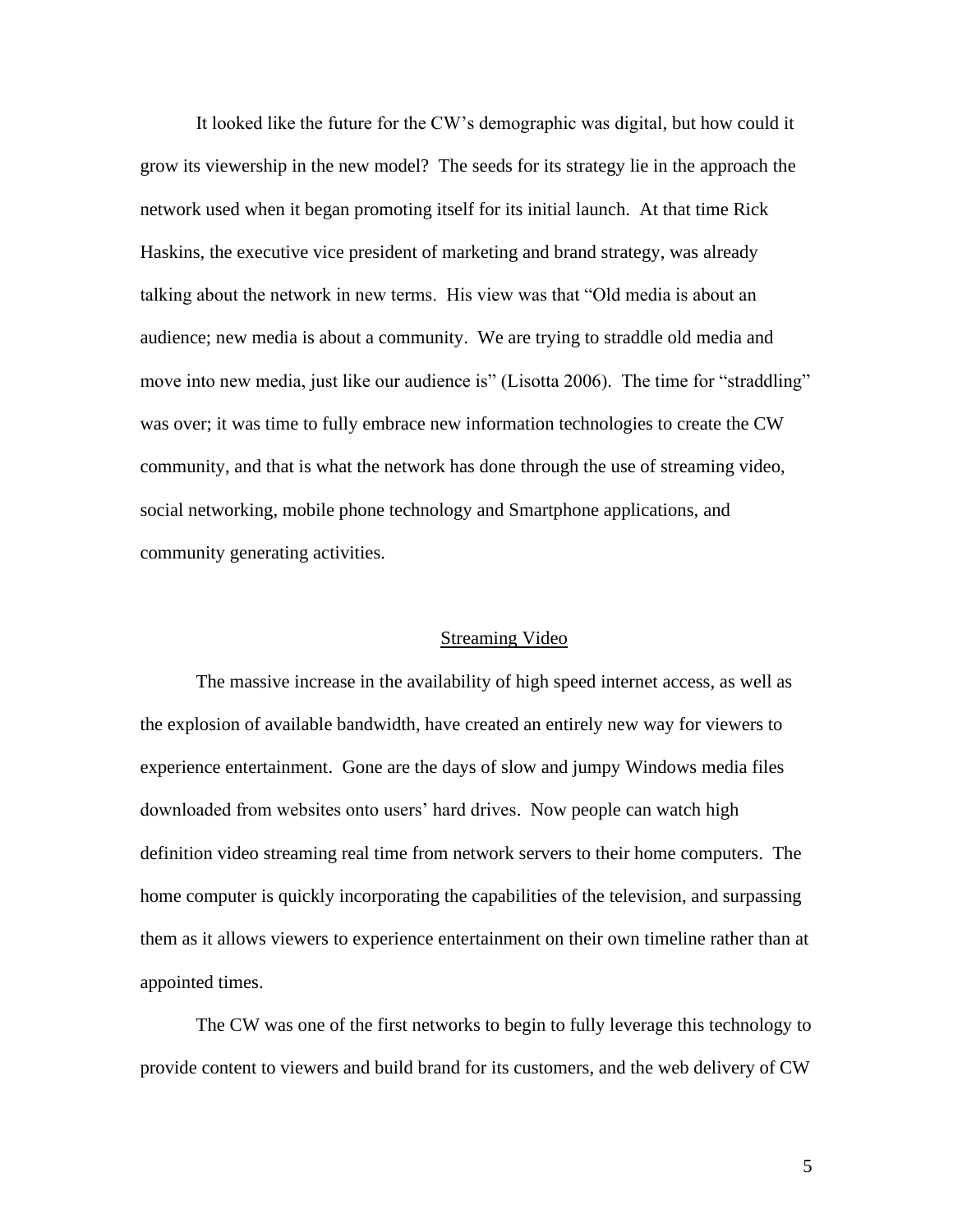Network programs is facilitated by Warner Bros. Inc. While the network used many traditional marketing campaign elements when launching the network, including on-air promotions, the network heavily engaged in what were at the time unconventional strategies. These strategies included mall tours of CW talent, a user content creation campaign where potential viewers submitted photographs that might lead to 15 second on-air spots featuring the viewers and previewing selected premiere episodes on MSN.com the week before they ran on air (Lisotta 2006).

Since that launch, online streaming has moved from a promotional sneak peek gimmick to one of the central components of the CW's entertainment delivery efforts. The CW Network no longer limits streaming video to selected premiere episodes that are hosted on a partner company's website. In addition to the traditional broadcast model, CWTV makes its programming available online 3 days after the initial broadcast. According to Caty Burgess, advertising is sold for these streams at the same time as the national advertising is sold for the initial airing of the episodes (personal interview October 13, 2010). Dennis Dort, vice president legal for CW Network LLC, explained that the 3 day delay between broadcast and stream offerings allows the network to get realistic data from Nielsen's "C+3" ratings (personal correspondence November 29, 2010). These ratings measure both those who viewed the programming during its initial airing and those who watched the show on their DVRs within 3 days of the broadcast.

While it could be argued that the "C+3" ratings are a legacy of the older broadcast model, the CW Network benefits more than any other network from DVR+ numbers. During 2009's premiere week, the CW Network had five of the top 10 shows in terms of percentage increase in viewership with DVR ratings. For example, *Supernatural*'s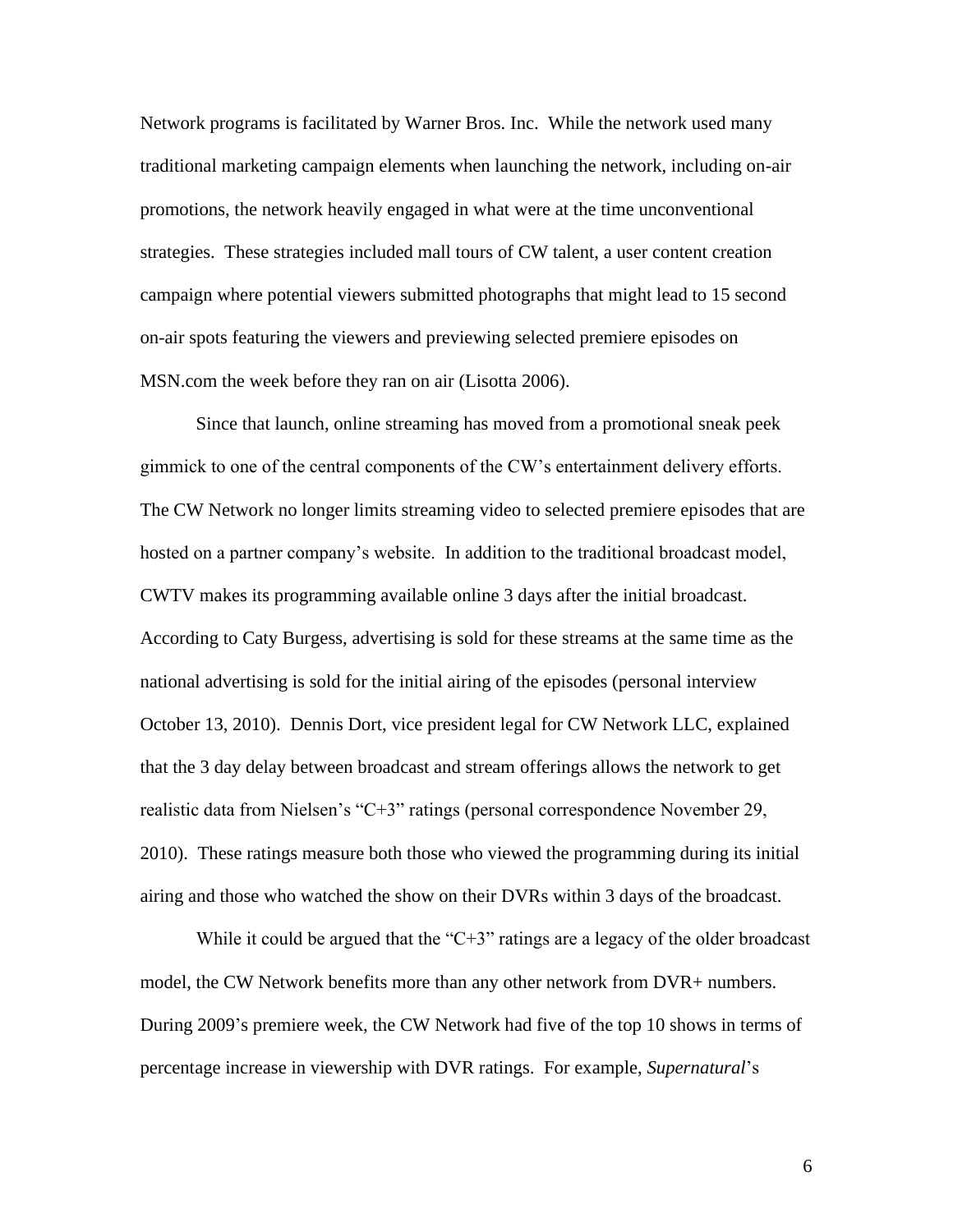ratings increased by approximately 600,000 viewers when DVR viewers are included (Kubicek 2009). It should also be noted that DVR viewers share some traits with their "internetelevision" counterparts. Their viewing behavior is on their own terms and is provided by a form of information technology. Additionally, the viewing behavior exhibits a deeper viewer commitment than a typical broadcast viewer. DVR viewers have to formally make the decision to record the show and then go back later to watch it. These are the kinds of fans who don't miss an episode of a show and who aren't passive watchers and the CW can use these viewers' commitment to engage them in a community experience (Kubicek 2009).

Though the CW Network experimented early on with pulling its shows from the internet to increase traditional ratings, Dawn Ostroff came to understand that the internet is where the network's target audience is going more and more often. Ostroff recently told the *Wall Street Journal* "we see more of our viewers are going online. Ultimately, I think it's going to continue to spread" (Schechner 2010). She's absolutely correct. Within the 18-24 age group, 43% use the internet for at least some of its scripted television viewing and 13% strictly view shows on "internetelevision" (Schechner 2010). The trend is similar with the 25-34 age group with 38% watching shows both online and on TV and 9% pure "internetelevision" viewers.

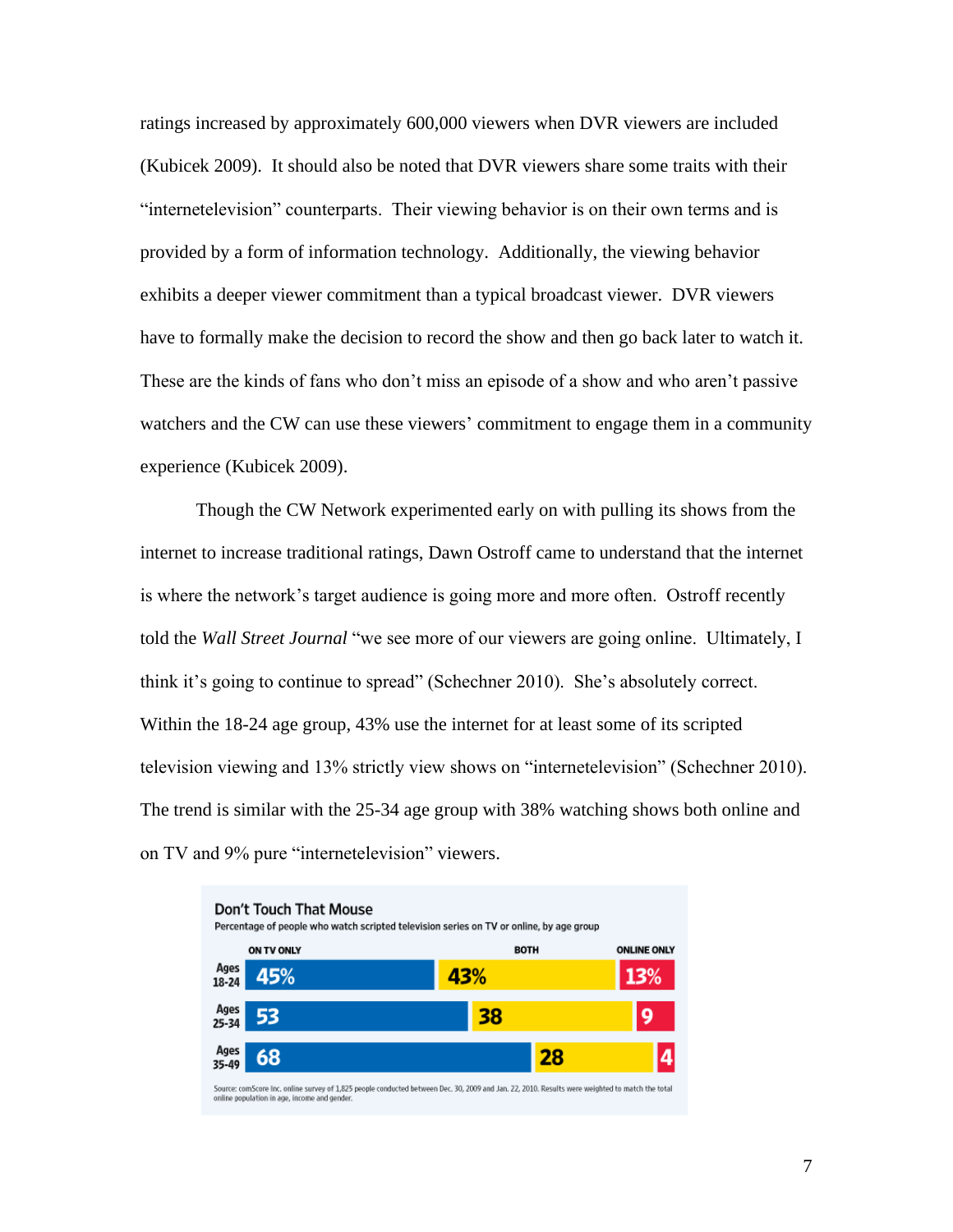According to InteractiveTV Today, "for CW Network shows… the time shifted audience is now as much as the total audience for some programs," and internet streaming is second to DVR usage with regard to usage. This trend is likely to continue as products like Google TV become available for mass consumption. GoogleTV is an open platform for content distribution and innovation on Sony TVs that effectively turns televisions into "internetelevisions" (Collete, M 2010).

Viewers of streaming video are more likely to engage in interactive behavior with the shows they are viewing, and according to Caty Burgess the CW Network is looking into ways that it can embed links to iTunes songs or web retailers who sell products featured in the show in real time as viewers watch the episode (personal interview October 12, 2010). Viewers will be able to see a phone that a character is using and after a few clicks buy that model, or they might like a song and with one click of the mouse add it to its iTunes library. This is something that cannot be done when viewers watch the shows on old style televisions.

One of the primary sources of resistance to online streaming has been the fear that online viewers don't engage with the advertisements streamed along with the programming. Online networks like Hulu use limited advertising during streaming episodes and often repeat the same advertisement. NBC Universal and Fox, two of the partners who own Hulu, sell the online ad space separately from traditional ad space for this exact reason. The CW Network is taking a different approach and straddling the fence a little less these days. The network now sells its online advertising simultaneous with its air time "buys." It is also taking what is considered by some to be a brave step. "The CW Network is taking a route that other broadcasters have avoided; putting as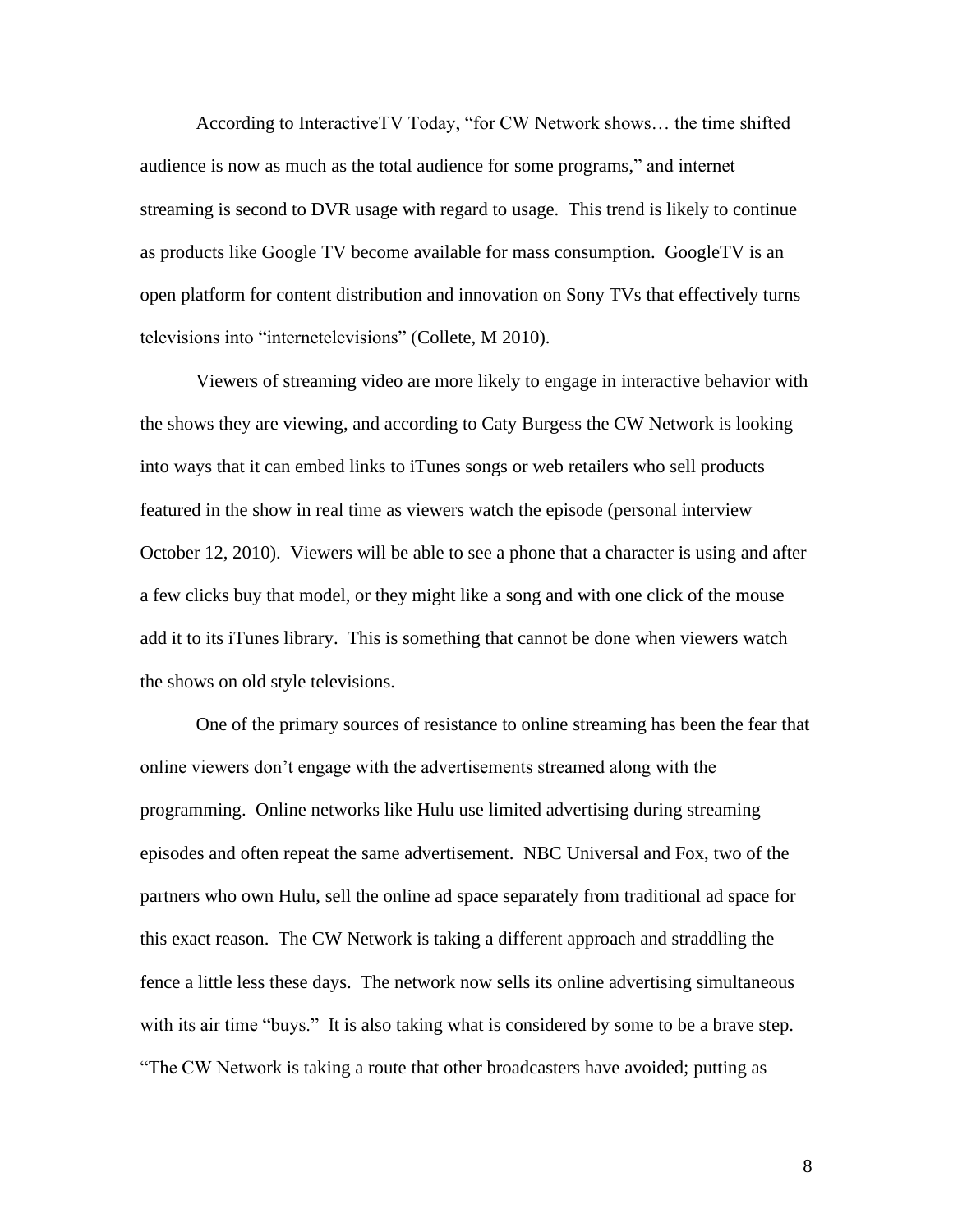many ads in Web versions of its shows as it airs on TV" (Schechner 2010). This means that it will be doubling the number of advertisements airing in its streaming episodes. CW shows will air about "20 30-second commercials an hour" (Schechner 2010), quite a bold move by the network, but it is one that is looking likely to pay off. According to a study run by the CW Network, online fans "watched 95% of the commercials that accompanied streaming of the show to completion and 97% of them to their midpoint. And this is after the CW started this season to run nearly as many ads online as it does on TV" (Steinberg 2010). It appears that online audiences are as willing to view advertisements for free content as other viewers, and this is a positive sign for the network. This trend, combined with the ability to insert links "live," make the online revenue generating picture look bright for the network's advertising customers.

Things look bright for its studio customers as well. Episodes of *Gossip Girl* routinely arrive at the number 1 most downloaded spot on iTunes (Pressler 2008). The benefit to the studios likely comes from the network's aggressive use of social networking sites.

### Social Networking

The CW Network has used information technology not only to promote the intellectual properties of the studios, but it has also engaged in an active effort to create a sense of community for the fans of these properties. CWTV extensively uses social networking to promote its programming. When the network launched, it partnered with MySpace.com and featured video interviews, behind-the-scenes footage, and a competition for music groups that culminated with a guest spot on the CW Network drama *Supernatural* (Lisotta 2006). As the favorite social networking sites of its fan base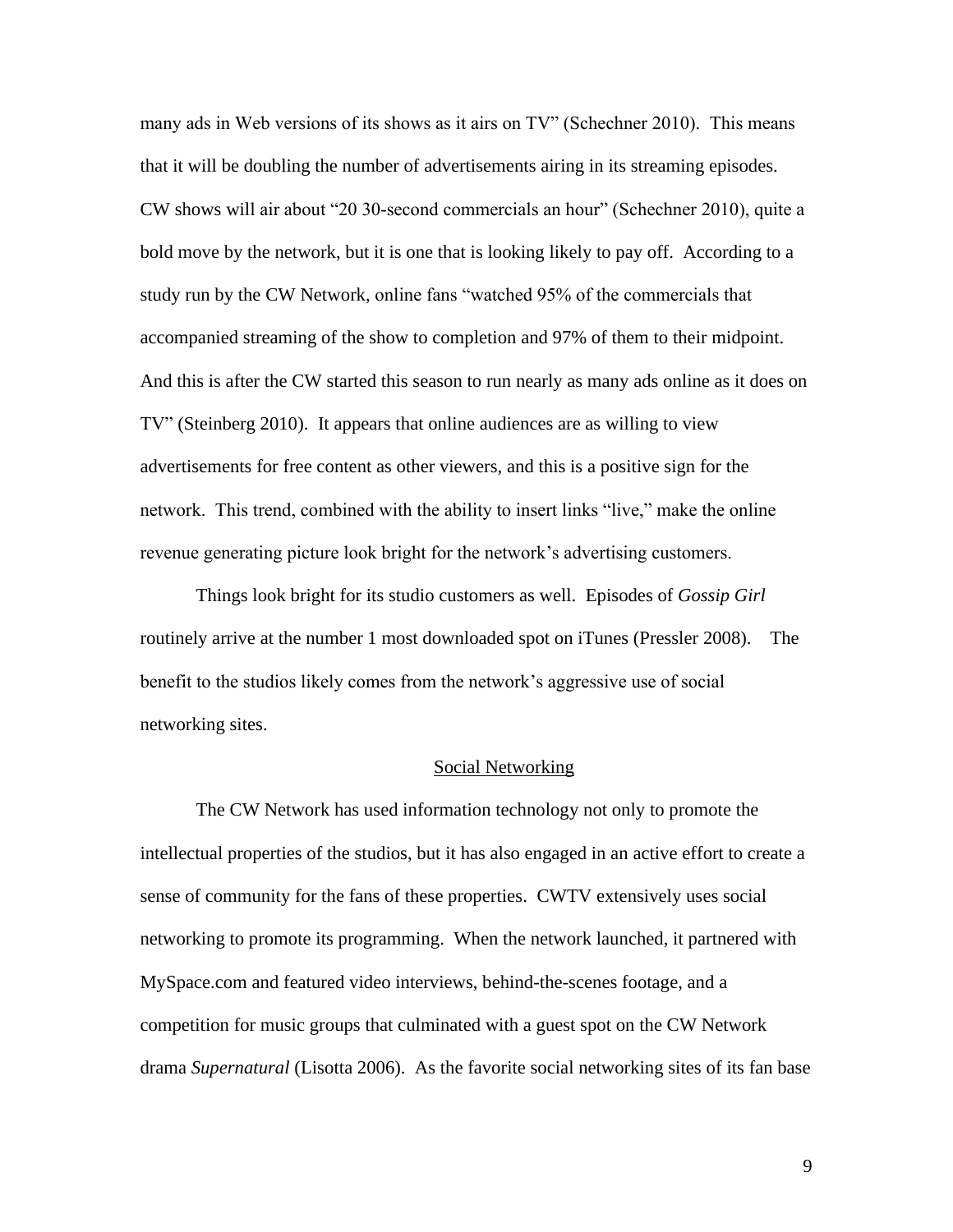have changed, the network has adapted. The CW Network once had a *Gossip Girl* area on Second Life, and The CW Network currently have 20 million fans or likes on Facebook for its programs. One of the ways that it uses these social networking sites is to cross-pollinate interest among shows. For example, when it were preparing to launch the show *Vampire Diaries* last year, it sent messages on Facebook to everyone who was a *One Tree Hill* fan that the new show was "*One Tree Hill* with fangs."

But the network knows better than to crassly use social networking sites as the internet equivalent of billboards. It uses social networking as a way to meet its goal of building community. For example, according to Caty Burgess, the CW incorporates the use of Twitter to make the "live viewing" experience more intimate. When possible, episodes of CW programming feature simultaneous viewing/tweeting by "talent" involved with the show as the episode is broadcast. This talent might be a screenwriter, director, or actor, and this individual tweets throughout the episode providing a real-time commentary track. Currently, this kind of interaction is limited to the live broadcast of episodes, and primarily timed to coincide with the East Coast broadcast of the episodes, but the concept has great potential if done correctly (personal interview, October 13, 2010). While live tweeting currently does little for the streaming audience, it greatly benefits the local affiliates, who are entirely dependent on live viewing for their revenue. With over half of CW's viewership coming from traditional television viewing, it is still greatly dependent on the affiliates and this is a good way to include them in the process.

The network is savvy about how it uses functions like Twitter. These online networks can get cluttered quickly, so CWTV limits itself to a single network Twitter account used to promote all shows. If fans wish to engage in conversations about CW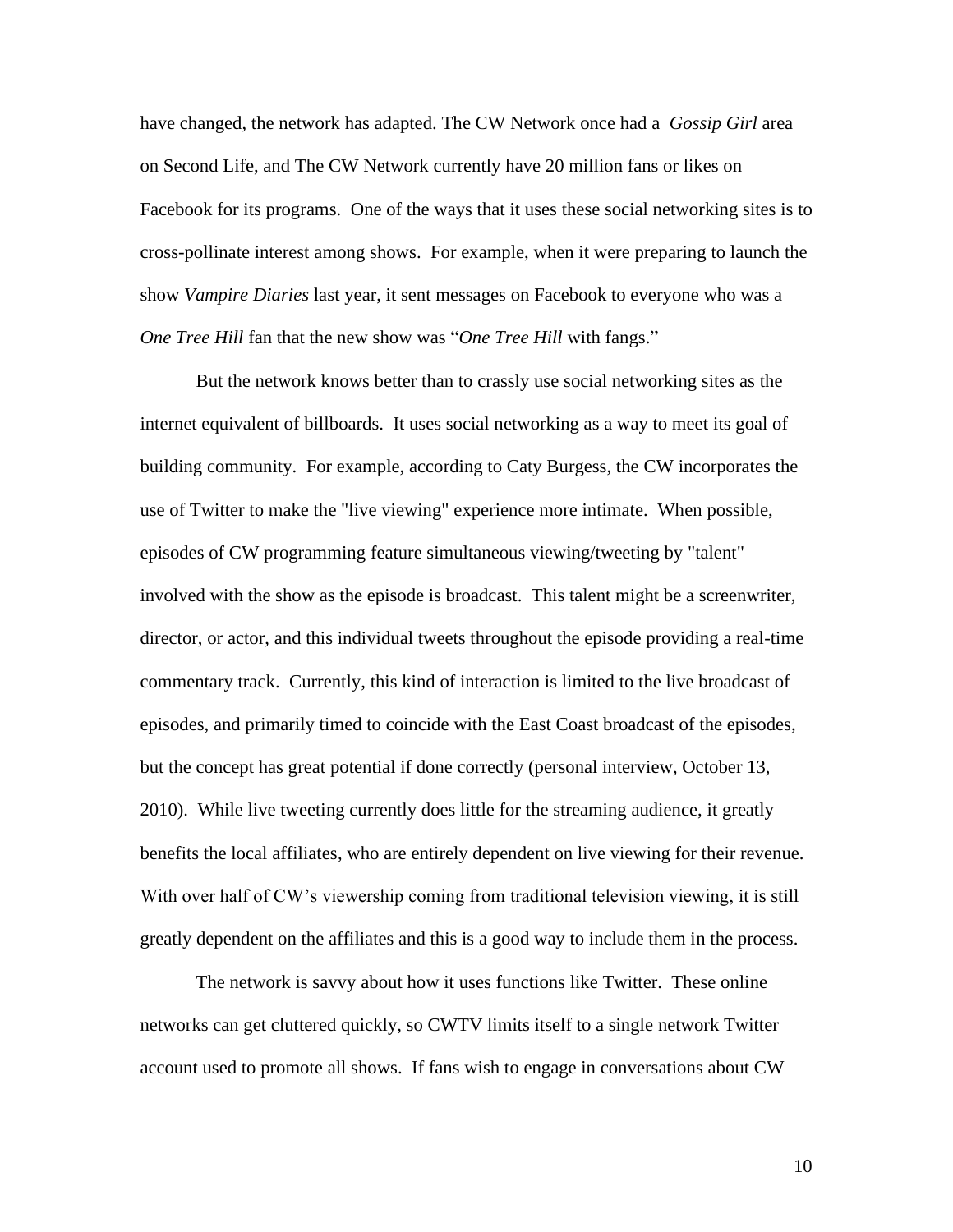Network shows, and don't want the tweets to get lost in the noise, they can visit the CW website's "Lounge" which features tweets discussing its programming at <http://www.cwtv.com/thecw/cwlounge> and the "Watch and Tweet" site at [http://www.cwtv.com/thecw/itweevee.](http://www.cwtv.com/thecw/itweevee) Or if they are obsessive, the network provides Twitter feeds for show-related talent at [http://www.cwtv.com/thecw/twitter.](http://www.cwtv.com/thecw/twitter) The CW Network wants to use these functions to build mass, pushing shows beyond a "tipping point" and into the public consciousness. This is best done from a single jumping point, the CW website and the single Twitter account. Caty Burgess described the average CWTV twitter follower as an extremely active participant who is deeply vested in the programming, and the network is continually working on ways to promote follower activity to increase buzz (personal interview October 13, 2010).

The CW Network has attempted to use social media to create community and engage viewers in other ways as well, with mixed success. In 2006 and 2007, the network teamed up with Sunkist Beverage Company for a user-generated video competition aimed at viewers of its popular *One Tree Hill* program. Contestants were asked to submit 30-second videos through the CW website that explained why their city would make a good setting for an upcoming episode of *One Tree Hill* (itvt 2007)*.* In 2007, viewers from the town of Honey Grove, TX, won the contest and their city of 1,746 was used in the episode with the fans who submitted the video starring in the episode (Futon Critic 2007). This particular marketing effort was successful, but The CW Network's recent attempt to promote its 2010 series *Hellcats* by breaking the Guinness World Record for "Largest Cheerleading Dance" was less successful. The network attempted a two-week marketing campaign to recruit cheerleading squads, fans, and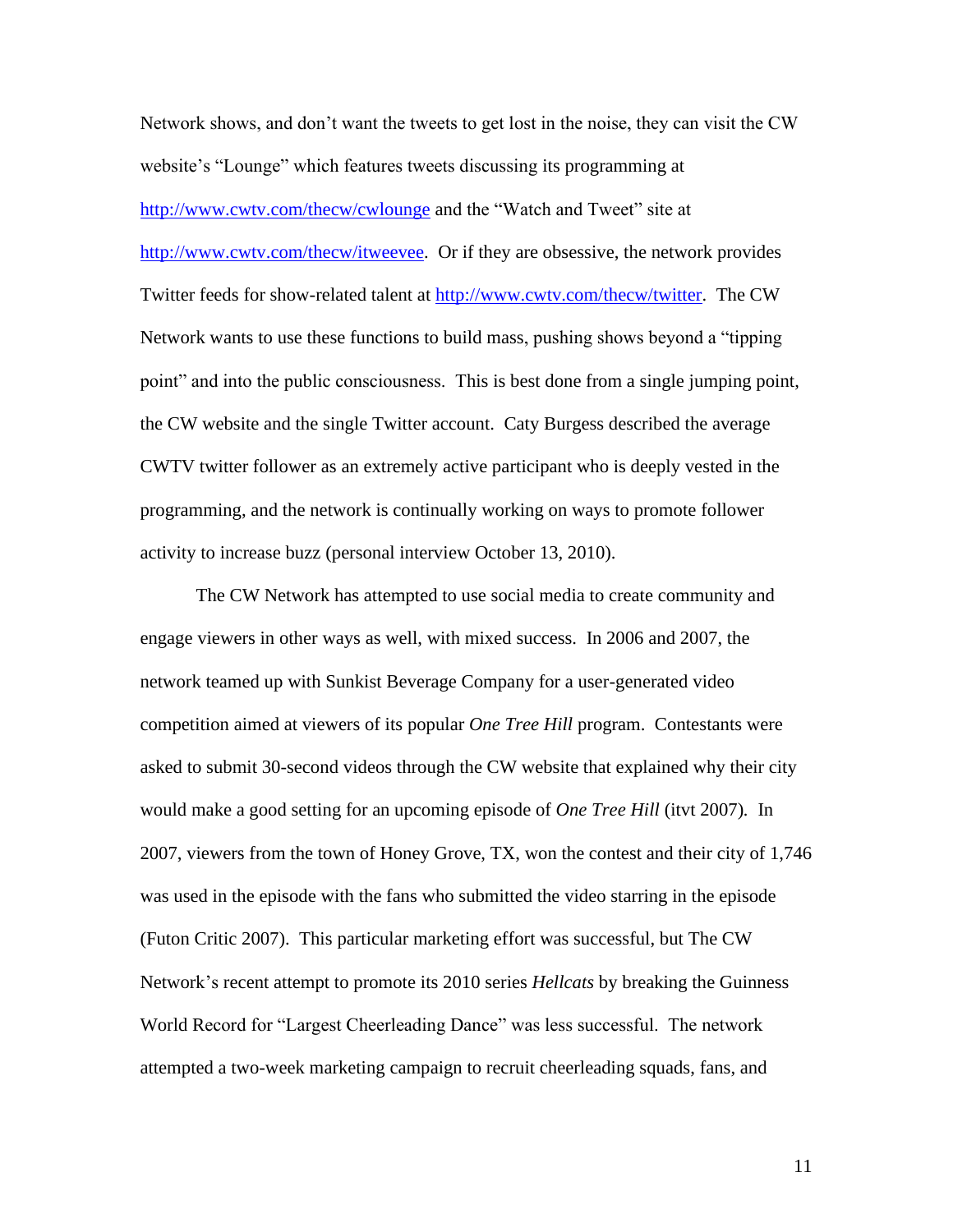family to come to Frisco Memorial Stadium in Frisco, TX, to participate in a 5 minute choreographed *Hellcats* dance routine. The network offered a \$4,000 donation to the squad that brought the most participants, and early indications were that the event would be successful. It had 2400 individuals RSVP, far in excess of the 297 in the current world record (Hibberd 2010). The event was done in partnership with the Cheer Channel online cheerleading social network [\(http://www.cheerchannel.com/\)](http://www.cheerchannel.com/), and the dance routine was uploaded to YouTube so that groups could practice before the event. When date of the event arrived "a little more than 100 dancers" arrived on the field ranging from "4-year-olds to 30-something moms who hadn't cheered since high school." The short time frame of the advertising campaign (participants had only 2 weeks notice) and putting the event on Labor Day weekend on a Saturday at the start of football season affected the number of participants who were actually able to attend (Hacker 2010). Though the event was unsuccessful at breaking the record, it is this kind of event that involves fans in an intellectual property.

#### Mobile Phones and Applications

Increasingly the delivery of, and interaction with, narrative shows and entertainment is emerging on an IT format that might not seem like a good fit at first glance: mobile phone technology. Mobile phone technology, in particular "smart phones," is a huge part of CW Network's brand building endeavors. Wireless carriers are the network's primary advertisers, making this a potential tech marriage made in heaven. Where Warner Bros. handles the CW Network's web duties, designing the website and supplying technical support, CBS is in charge of CW's mobile distribution.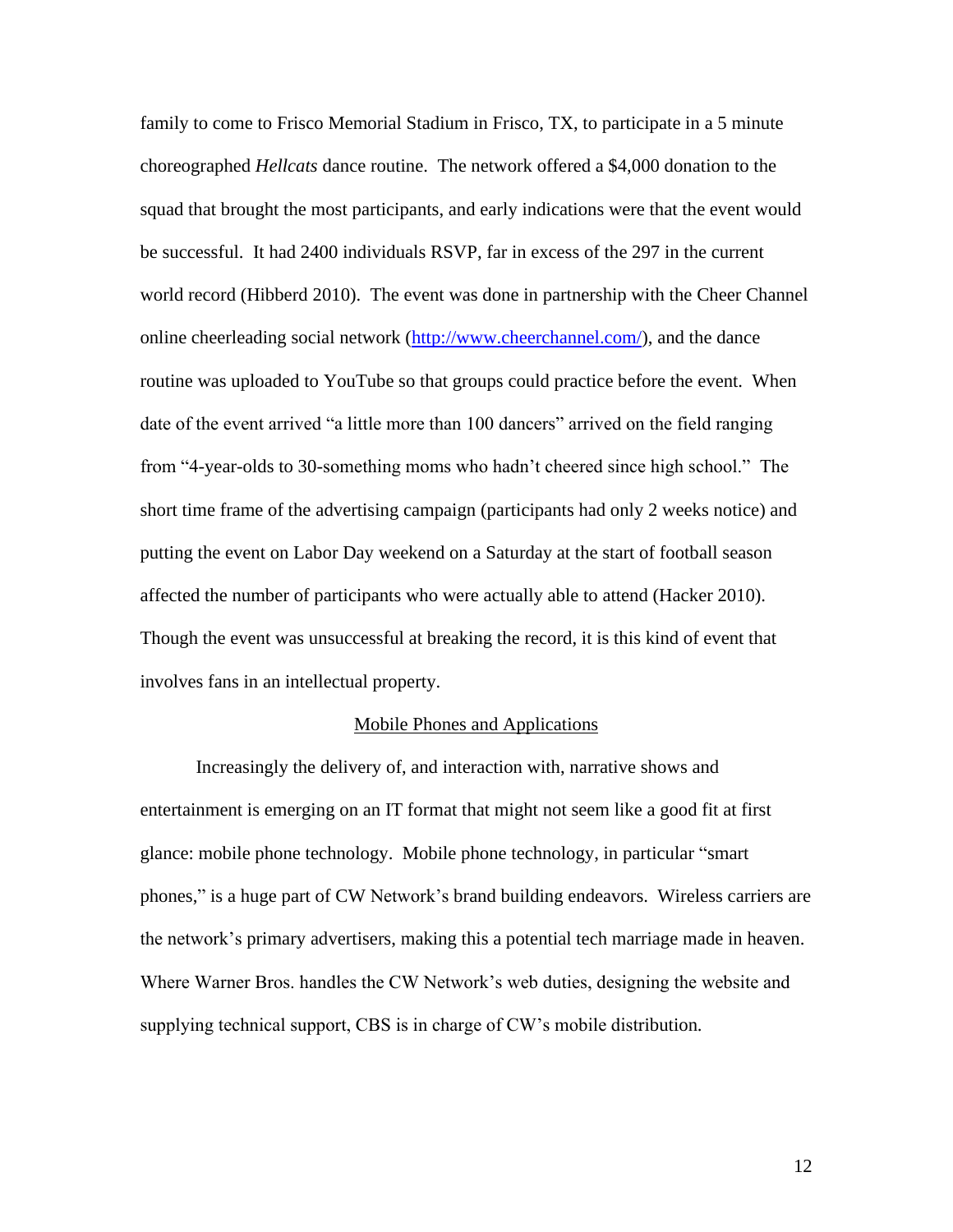One of the primary ways that the CW Network uses mobile technology to build brand and promote its shows is through interactive mobile campaigns. In the second season of *Supernatural,* the show included a real phone number during a conversation in one of the episodes. Calling that number began an interaction between fans of the show and the network. It wasn't an extensive campaign, but it opened the door for more involved campaigns for later CW Network programming. Starting in the spring of 2008, *Gossip Girl* hinted that it would be engaging in an SMS text and voice messaging system to alert fans about upcoming events. The show began featuring the text message OMFG as a superimposed image in its web ads and outdoor billboards. It wasn't long before the network provided a number where fans could text the "Gossip Girl" and opt-in to promotional text messages. These messages were particularly clever. They fit within the theme of the show as they presented themselves as text messages "in character" and provided clues to events coming up in the series. According to Caty Burgess, these text messages, which were also supported by voice messaging alerts, would be sent to fans while the episodes aired. The messages could be timed to coincide with commercial breaks, and unlike "live Tweeting," these messages could be delivered by an automated system to ensure that fans received the message on time regardless of time zone. When the fans "opted in," their phone's SIM card transmitted time zone data that was used by the network (personal interview October 13, 2010).

In October 2009, the CW Network teamed up with mobile marketer ChaCha to promote its new teen television drama *The Vampire Diaries*. Starting the week before Halloween, ChaCha began distributing more than two dozen interactive scripts that directed viewers to catch the Halloween episode of the show based on the book series of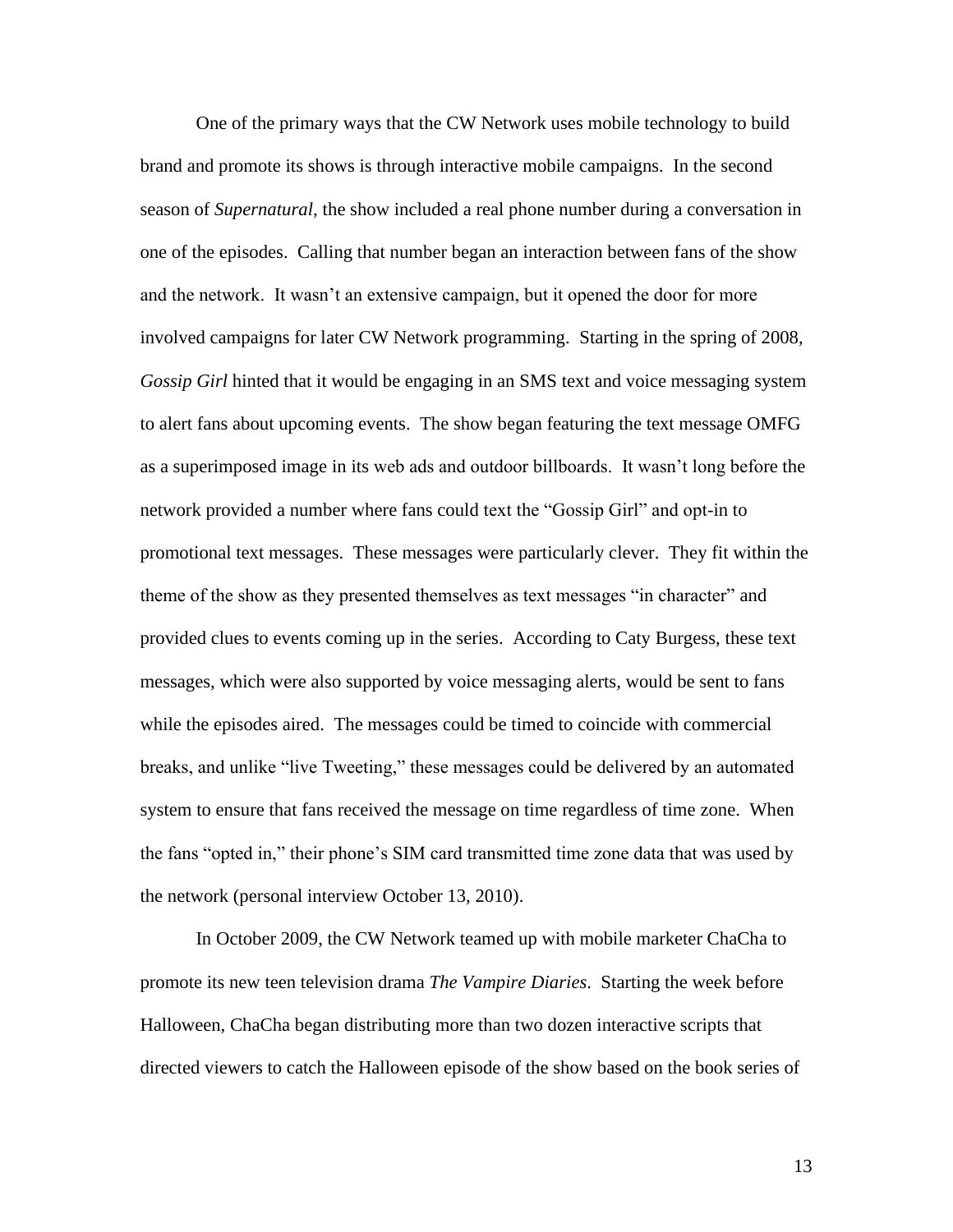the same name by L.J. Smith (Harnick 2009). According to ChaCha, the campaign resulted in a 323% increase in *Vampire Diaries* related questions and served nearly four million text ads during the six-day campaign. Caty Burgess praised the campaign, stating, "The CW Network has some of the most passionate and tech-savvy fans of any. This means we need to fuel their love of our shows on innovative platforms such as ChaCha's to get our messages out in a highly targeted, effective manner" (ChaCha 2010).

Expanding its smart phone efforts beyond direct SMS and voice campaigns, the CW Network has created a number of iPhone applications in support of its shows. In addition to playful apps for *Hellcats* and *Vampire Diaries*, neither of which is particularly impressive on its own, the network has created two very robust applications. The first is the official CWTV iPhone application. This application features episode clips, photographs, show schedules, streaming versions of recent episodes, and an opportunity to purchase previously aired episodes through iTunes with one touch of the screen. The application also incorporates advertising from CW network advertisers. Unlike the two playful apps, this application is both professional and has long term usefulness to viewers. In 2009, the network partnered with Target stores with the CW City Wize application. This particular app highlighted locations, restaurants, and spas where characters from various CW shows had been "seen" in broadcast episodes. The application allowed viewers to simulate the experience of existing CW characters. It also featured local Target stores as a part of the promotion (Harnick 2009). The application was interesting, but due to the geographic limitations – the featured locations were solely in Los Angeles and New York City – there was limited appeal to a large percentage of CW viewers. Eventually the application was dropped, though I could see something like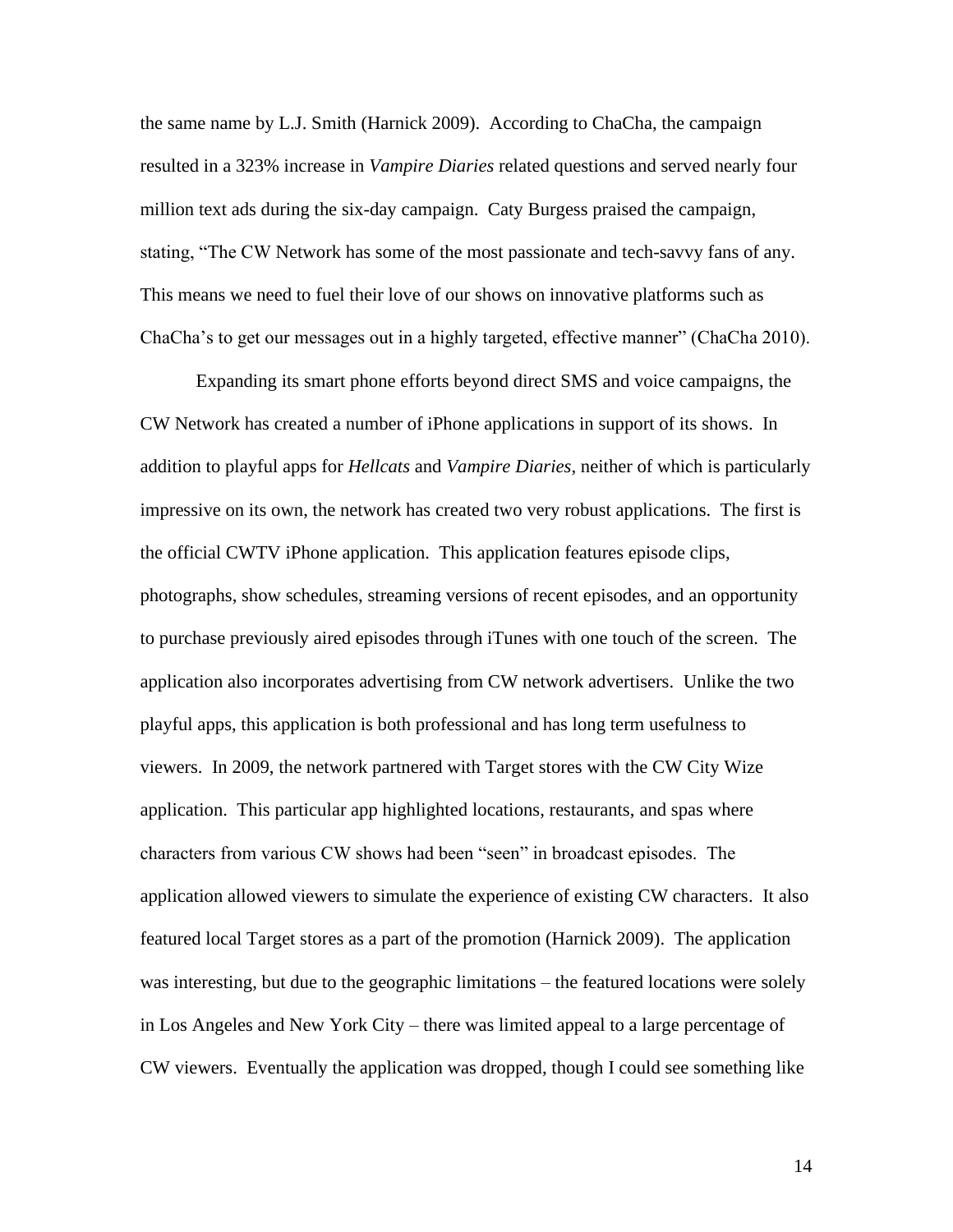this coming up again in the future, even though Caty Burgess expressed some skepticism in using an existing application like Foursquare to simulate the City Wize app.

When the network was promoting its brand new show *Nikita,* it created a scavenger hunt game where individuals could text into "Operation Nikita" locations where they had seen advertisements for the show or images of the title character. The premise of the ad campaign was that the viewers were "hunting" for the title character. The campaign ended with individuals winning iPads or trips to the Spy Museum in Washington, DC for their participation in the program.

One of the advantages that iPhone applications give the network is that the network itself gets full sales information about who is purchasing the applications. It is one of the few chances the network has to see raw data regarding its fans, the other being Facebook interaction. Though the applications are free to "purchase," the information about the viewer can be useful in designing future advertising campaigns. Surprisingly the data, and the revenue, for episodes sold on iTunes go directly to the studio that filmed the show and none of that revenue or data is seen by the network.

In addition to applications, the network used QR codes for the launch of *Vampire Diaries* when the CW Network promoted the show at the San Diego Comic Con popular culture event. According to Caty Burgess, the promotion was successful, but so far the technology has only limited use as a marketing tool. The same is true of any attempts at creating an Alternate Reality Game (ARG) to promote CW properties. ARGs are deeply immersive for those who participate in them, but they are expensive to implement and have a limited appeal at this point, so the CW hasn't engaged in these kinds of interactive activities. The first ARG was done in support of the Steven Spielberg film *AI*, and more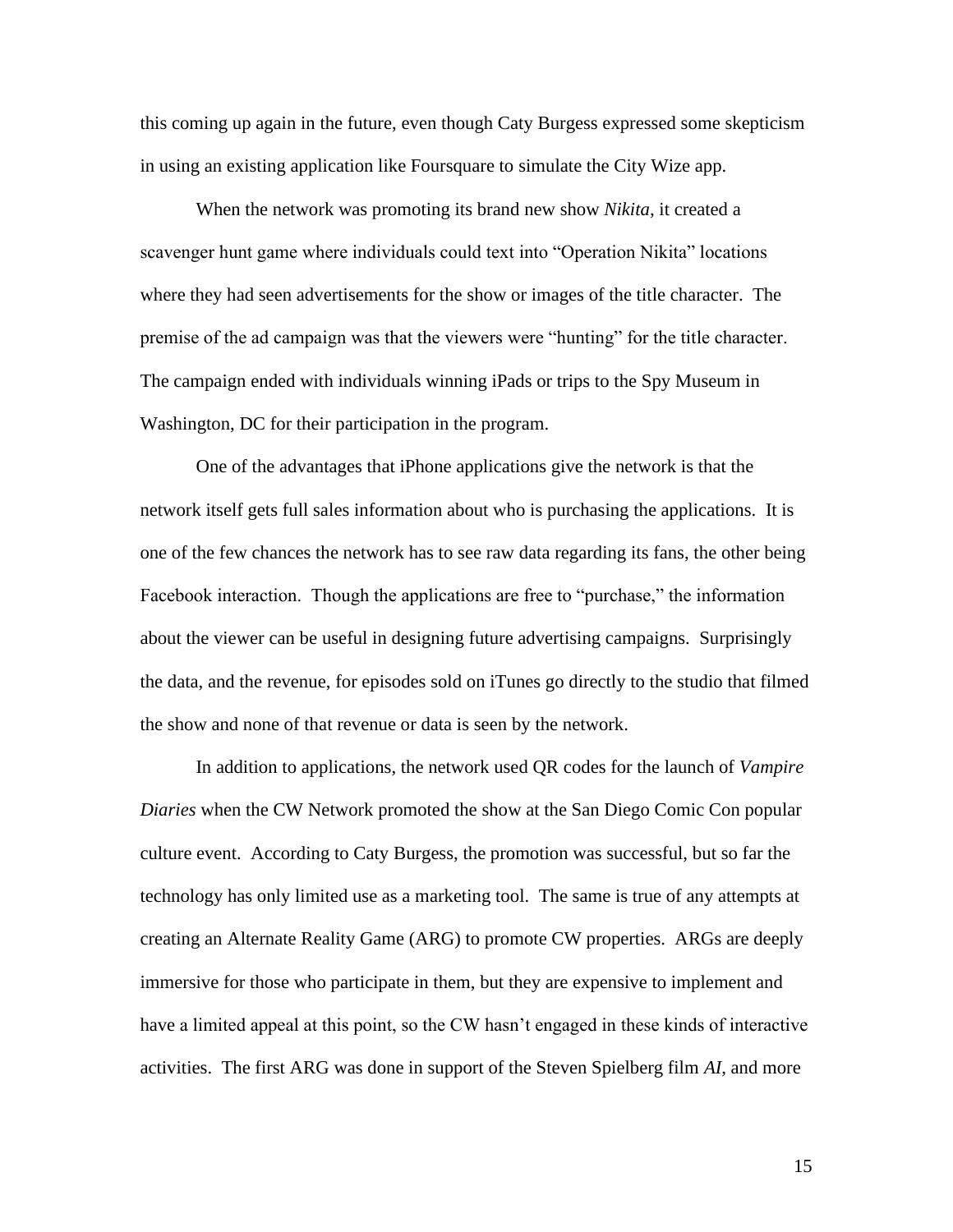recent implementations of ARGs include promotions surrounding the upcoming Disney *Tron: Legacy*.

## **Conclusions**

As a small actor in a massive industry, the CW Network has to continually adapt to, and adopt, new information technologies in order to create a competitive advantage for the network and to keep up with its young and tech-savvy fan base. As a joint venture of CBS and Warner Bros., the network doesn't always have to be successful in the implementations of IT that it engages in to create brand for the studios. Instead, it can serve as a test laboratory where the best uses and marketing practices leveraging new technologies can be examined for their usefulness and then implemented by the studios' larger network partners. The CW Network is on the front line of an interesting time in the television industry.

Piracy is rampant, and the studios are looking for ways other than legal action to combat the revenue loss that piracy generates. Networks like the CW are testing media and technology that will shape the decisions of other networks. Surprisingly, even though the CW offers all of its programming for free on the internet three days after it airs, its shows are among the top ten most pirated shows according to The Pirate Bay website (Gardner 2010). It's not all doom and gloom though, as the high rate of piracy on CW shows may be a sign that it have succeeded in creating brand in foreign markets, which are currently prevented from watching shows streaming on American based websites due to current industry standards and the licensing fee model. In a way, it is flattering that in a world where most shows have little to no traction in the torrent universe, CW shows are the exception (Gardner 2010).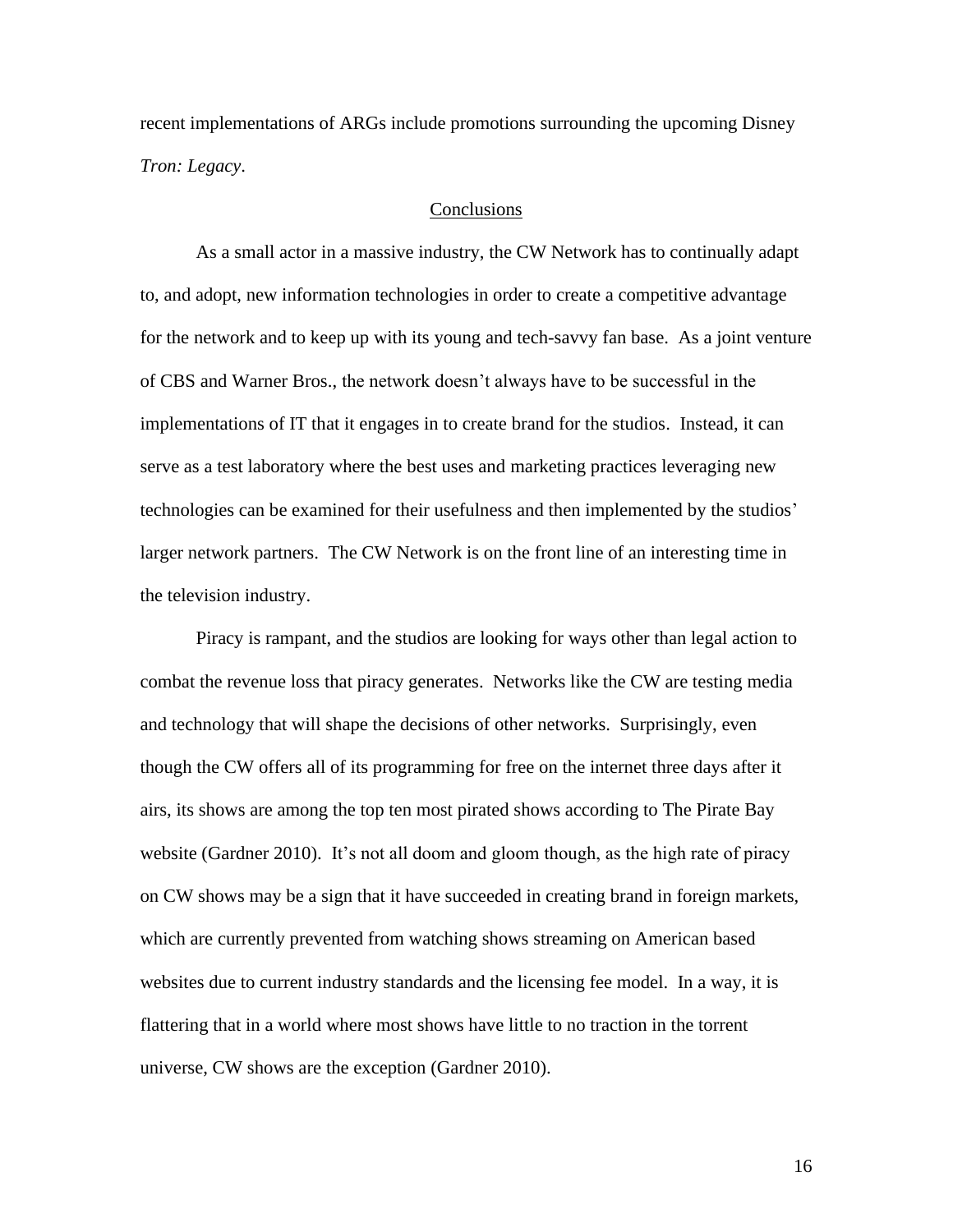As the network moves forward, it will continue to air shows targeted at an increasingly tech savvy audience and the ability to create community will be key to its ongoing success. As technology and the way we view television changes, the CW Network will have significant advantages with regard to its ability to promote shows and build audience. One of the most significant signs that this is true is the fact that the CW Network is the only network that airs the same number of ads, and the same ads, on its televised content as it does in its online episodes. While others are scrambling to react to the growing digital viewing environment, the CW is trying to find ways to shape, and take advantage of, viewing habits in the digital future. If viewers continue to be willing to watch full ads while watching interactive programming that allows for more intimate interaction with advertisers, the future of television will be bright indeed, and the other networks will be looking at the CW to say thanks.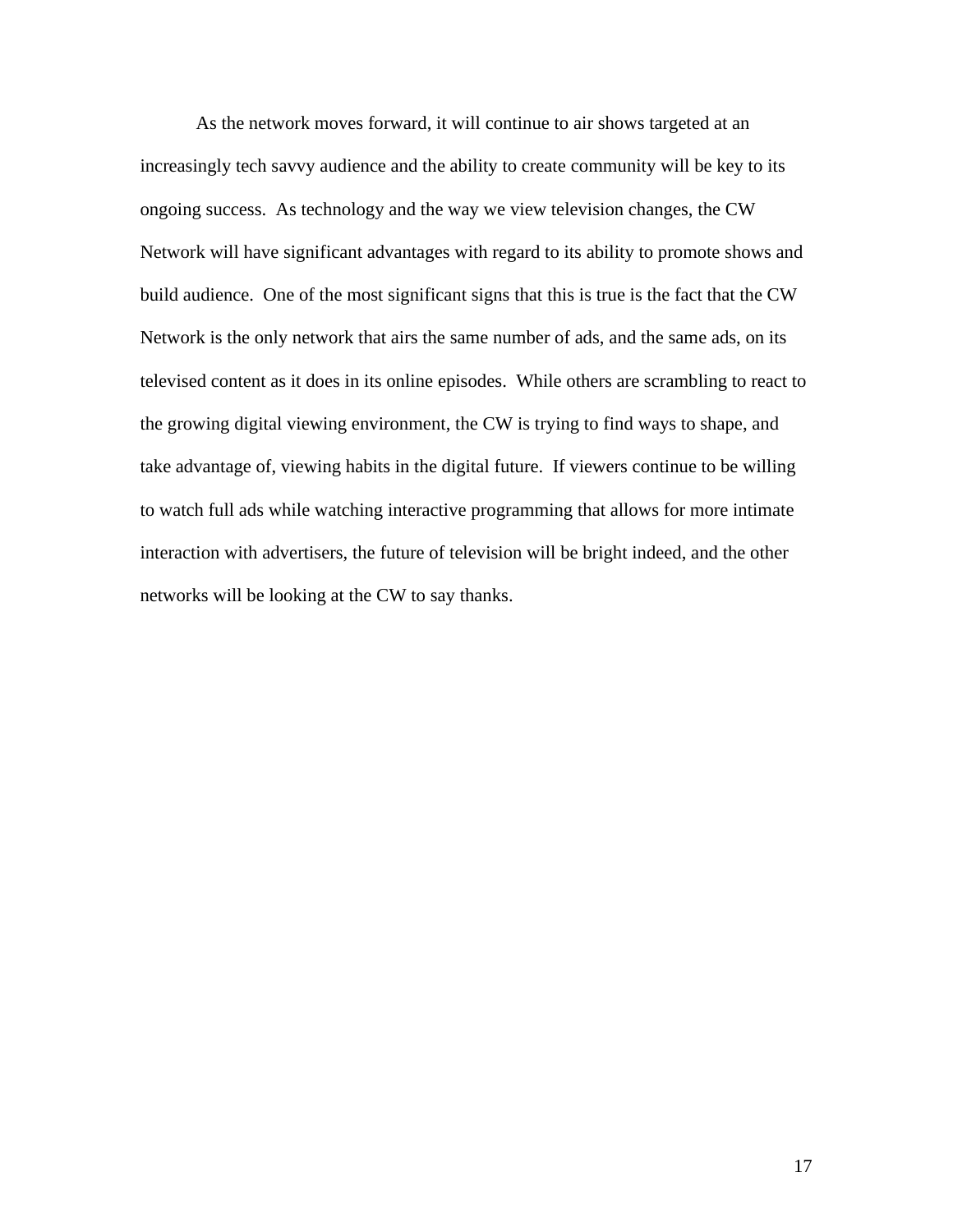# References

- Andreeva, Nellie (2010), "TCA: Dawn Ostroff Says 'Days of Waking Up and Looking at Overnight Ratings Gone." Deadline Hollywood, July 29, 2010. [http://www.deadline.com/2010/07/dawn-ostroff-the-days-of-waking-up-and](http://www.deadline.com/2010/07/dawn-ostroff-the-days-of-waking-up-and-looking-at-the-overnight-ratings-are-gone/#more-58002)[looking-at-the-overnight-ratings-are-gone/#more-58002](http://www.deadline.com/2010/07/dawn-ostroff-the-days-of-waking-up-and-looking-at-the-overnight-ratings-are-gone/#more-58002)
- Collete, M (2010) "Google TV: Things to Make You Go Hmm…," Interactive TV Today, May 2, 2010, [http://www.itvt.com/blog/google-tv-things-make-you-go](http://www.itvt.com/blog/google-tv-things-make-you-go-hmm)[hmm.](http://www.itvt.com/blog/google-tv-things-make-you-go-hmm)
- ChaCha, "The CW: Vampire Diaries," 2010. [http://partners.chacha.com/advertising/images/case-studies/downloads/vampire](http://partners.chacha.com/advertising/images/case-studies/downloads/vampire-diaries.pdf)[diaries.pdf](http://partners.chacha.com/advertising/images/case-studies/downloads/vampire-diaries.pdf)
- Futon Critic (2007), "One Tree Hill Heads to Honey Grove, Texas as the CW, Warner Bros. Television and Sunkist Announce Contest Winners," TheFutonCritic.com, February 8, 2007.<http://www.thefutoncritic.com/news.aspx?id=20070208cw02> 3
- Gardner, Eriq (2010), "Piracy Hot List: 'Wall Street,' 'Red,' Britney Spears, CW's 'Nikita'," The Hollywood Reporter, October 25, 2010. [http://www.hollywoodreporter.com/blogs/thr-esq/piracy-hot-list-wall-street-](http://www.hollywoodreporter.com/blogs/thr-esq/piracy-hot-list-wall-street-32328)[32328](http://www.hollywoodreporter.com/blogs/thr-esq/piracy-hot-list-wall-street-32328)
- Hacker, Holly K. (2010), "Cheerleaders Come to Frisco in Attempt to Break Guinness World Record," The Dallas Morning News, September 4, 2010. [http://www.txcn.com/sharedcontent/dws/dn/latestnews/stories/090410dnmetcheer](http://www.txcn.com/sharedcontent/dws/dn/latestnews/stories/090410dnmetcheerrecord.bf8b6f0c.html) [record.bf8b6f0c.html](http://www.txcn.com/sharedcontent/dws/dn/latestnews/stories/090410dnmetcheerrecord.bf8b6f0c.html)
- Harnick, Chris (2009), "CW's *Vampire Diaries* Takes a Bite Out of Mobile," Mobile Marketer, October 28, 2009. <http://www.mobilemarketer.com/cms/news/television/4513.html>
- Hibberd, James (2010), "'Hellcats' Inspires Largest Cheerleading Dance," The Hollywood Reporter, September 2, 2010. [http://www.hollywoodreporter.com/news/cw-attempting-break-guinness-record-](http://www.hollywoodreporter.com/news/cw-attempting-break-guinness-record-27385)[27385](http://www.hollywoodreporter.com/news/cw-attempting-break-guinness-record-27385)
- Itvt (2007), "User-Generated Video Contest for 'One Tree Hill' Launched," InteractiveTV Today, January 4, 2007. [http://www.itvt.com/2007/01/04/user](http://www.itvt.com/2007/01/04/user-generated-video-contest-for-one-tree-hill-launched)[generated-video-contest-for-one-tree-hill-launched](http://www.itvt.com/2007/01/04/user-generated-video-contest-for-one-tree-hill-launched)
- Kubicek, John (2009), "How DVR Ratings are Saving the CW," BuddyTV.com, October 13, 2009. [http://www.buddytv.com/articles/supernatural/how-dvr-ratings-are](http://www.buddytv.com/articles/supernatural/how-dvr-ratings-are-saving-the-31859.aspx)[saving-the-31859.aspx](http://www.buddytv.com/articles/supernatural/how-dvr-ratings-are-saving-the-31859.aspx)